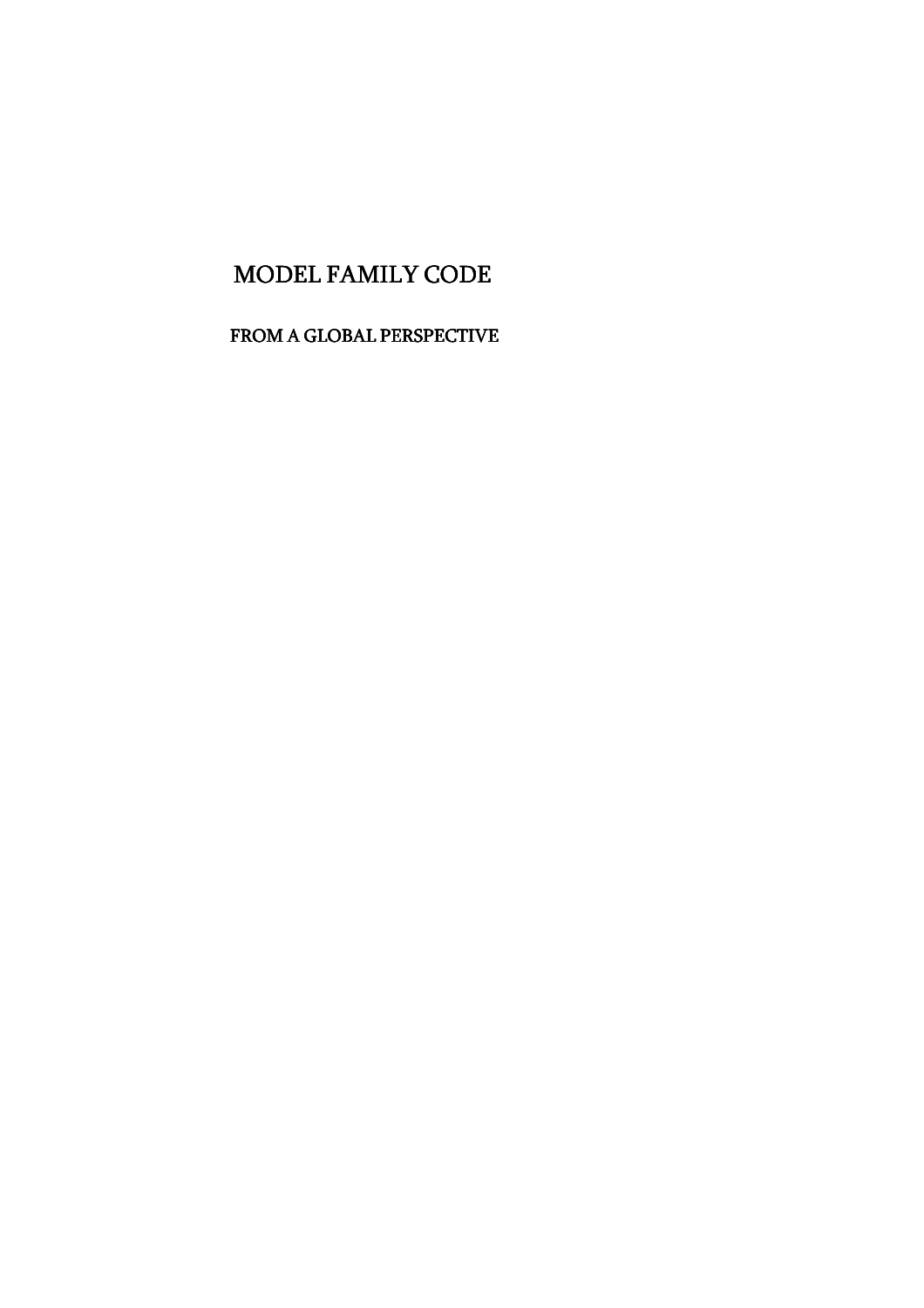#### EUROPEAN FAMILY LAW SERIES

Published by the Organising Committee of the Commission on European Family Law

Prof. Katharina Boele-Woelki (Utrecht) Prof. Frédérique Ferrand (Lyon) Dr. Cristina González Beilfuss (Barcelona) Prof. Maarit Jänterä-Jareborg (Uppsala) Prof. Nigel Lowe (Cardiff) Prof. Dieter Martiny (Frankfurt/Oder) Prof. Walter Pintens (Leuven)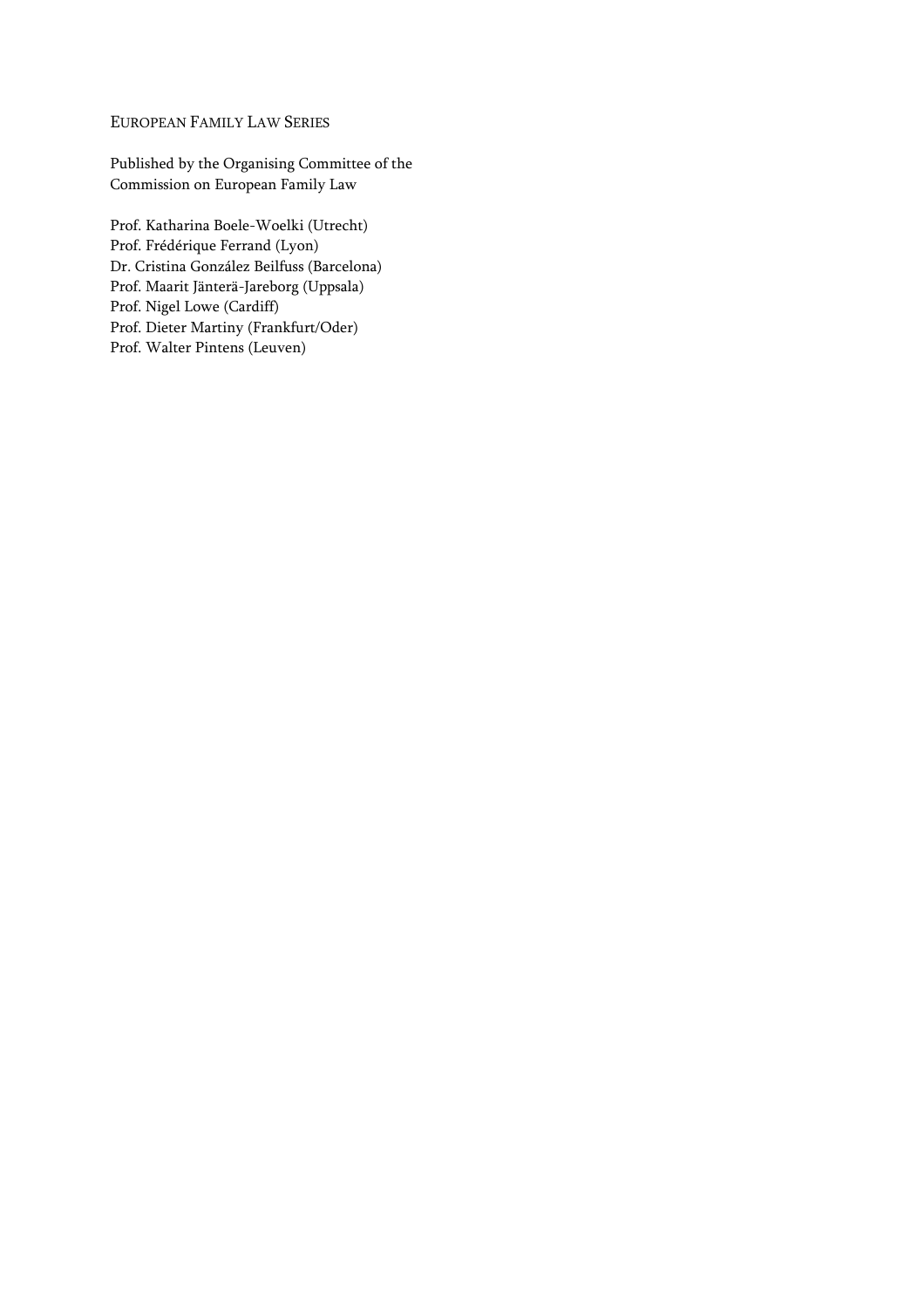## MODEL FAMILY CODE

### FROM A GLOBAL PERSPECTIVE

## PROF. DR. INGEBORG SCHWENZER, LL.M. IN COLLABORATION WITH

MARIEL DIMSEY, LL.M.

Intersentia

Antwerpen - Oxford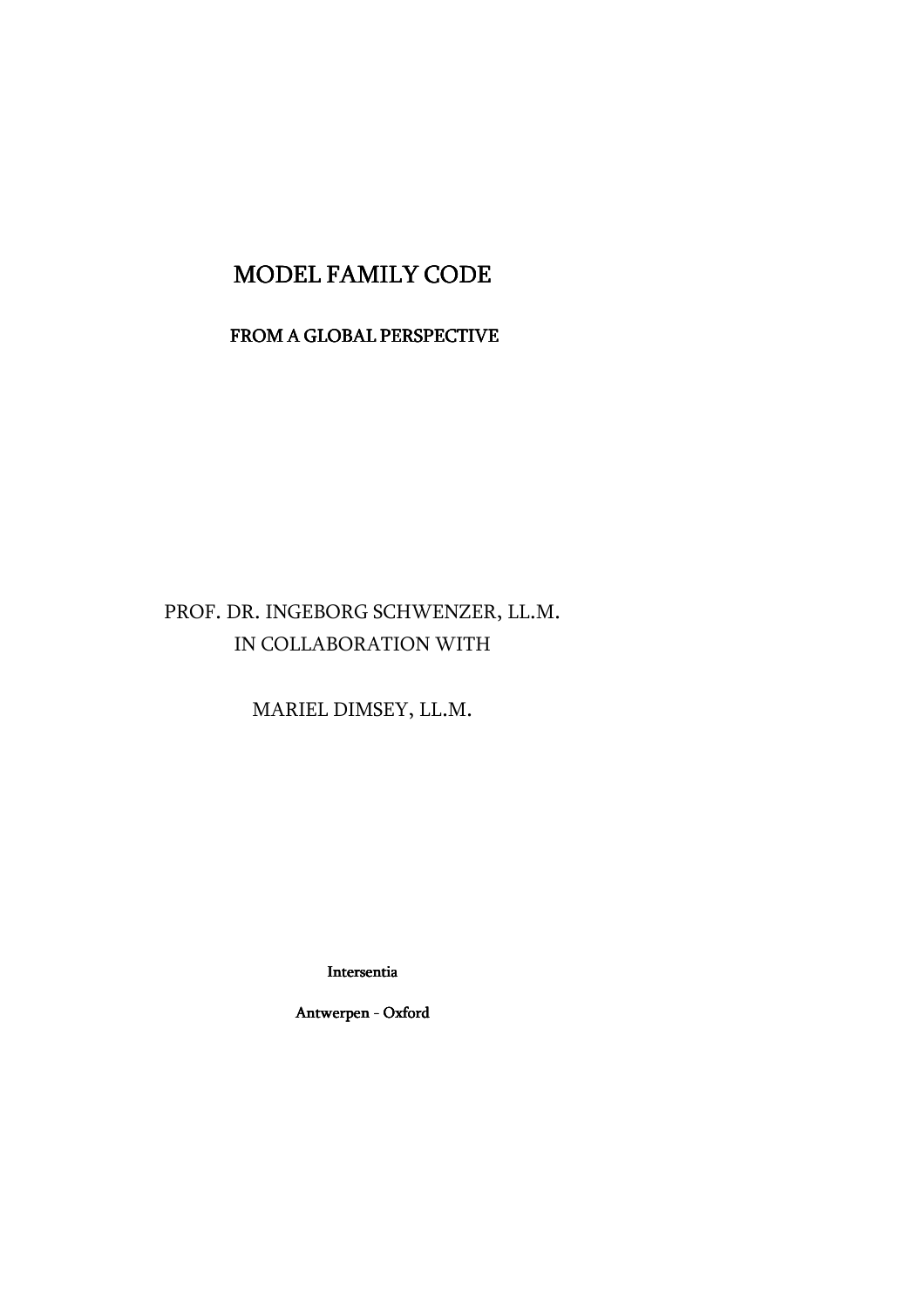Hart Publishing Gaunt Inc. Salter's Boat Yard Gaunt Building Folly Bridge 3011 Gulf Drive Abingdon Road Holmes Beach Oxford OX1 4LB Florida 34217-2199 UK USA Tel: + 44 1865 24 55 33 Tel: + 1 941 778 5211 Fax: + 44 1865 79 48 82 Fax: + 1 941 778 5252

Distribution for Switzerland and Distribution for other countries: Germany: Intersentia Publishers Stämpfli Verlag AG Groenstraat 31 Wölfllistrasse 1 2640 Mortsel Postfach 8326 Belgium CH-3001 Bern Tel: + 32 3 680 15 50 Tel: + 41 31 300 66 77 Fax: + 32 3 658 71 21 Fax: + 41 31 300 66 88

Distribution for the UK: Distribution for North America:

Model Family Code - From a global perspective Prof. Dr. Ingeborg Schwenzer, LL.M.; Mariel Dimsey, LL.M.

© 2006 Intersentia Antwerp - Oxford http://www.intersentia.com

ISBN-10: 90-5095-590-8 (Intersentia) ISBN-13: 978-90-5095-590-4 (Intersentia) ISBN-10: 3-7272-2165-8 (Stämpfli) ISBN-13: 978-3-7272-2165-1 (Stämpfli) D/ 2006/ 7849/ 50 NUR 822 and 828

No part of this book may be reproduced in any form, by print, photoprint, microfilm or any other means, without written permission from the publisher.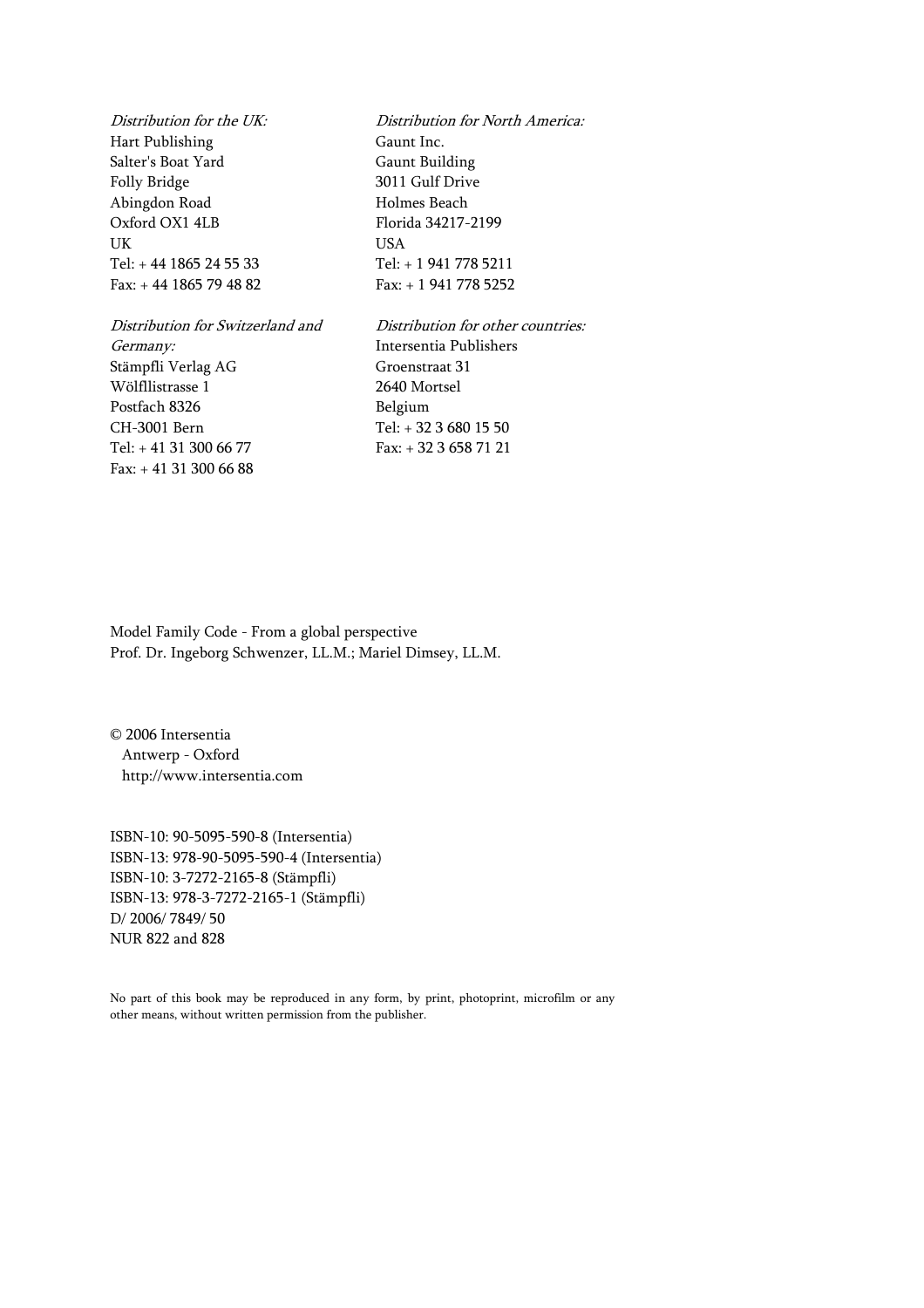## PREFACE

In extensive areas of private law, namely in the law of obligations, endeavours to comprehensively harmonize and unify different legal systems, if not on a global scale, at least Europe-wide, were already commenced in the second half of the twentieth century. For a long time, however, family law has proved resistant to the challenges of internationalization, if not globalization. Until the 1970s, even comparative law in the field of family law was looked upon with suspicion, as this area of law was regarded as being deeply entrenched in distinctive national character. It was not until the Commission on European Family Law was founded in 2001, initiated and chaired by Professor Dr. Katharina Boele-Woelki (University of Utrecht), that the idea of unification, at least harmonization, of family law in Europe, gained momentum.<sup>1</sup> The Commission currently consists of 26 experts representing 22 countries. Up until now, the Commission on European Family Law has elaborated and published Principles on questions of Divorce and Maintenance Between Former Spouses,<sup>2</sup> a further set will soon be published concerning Parental Responsibilities. As a member of the Expert Group of the Commission on European Family Law, I have been able to profit greatly from the invigorating discussions, which has provided me with the impetus and stimulus to refine my own thoughts on this area.

This Model Family Code, however, should be clearly distinguished from the invaluable work of the Commission on European Family Law. Therefore, it should not be seen as a competing endeavour, but rather as a complementary work, supplementing the important discussion on the harmonization of family law with additional viewpoints. Firstly, the Model Family Code is elaborated from a global, rather than a European perspective. In many cases, it was explicitly inspired by solutions offered under Canadian, Australian and New Zealand legal systems, which may sometimes sound utterly revolutionary, especially to continental lawyers, whose family law sometimes remains deeply rooted in Roman law. Secondly, a Model Code means going beyond the common core of all solutions in the search for the best solution. At the same time, the Model Family Code enabled the possibility to remove all discrepancies persisting in national family laws due to different historical levels of – somewhat patchwork – development, and to create a wholly autonomous and consistent system of family law based on modern solutions. Finally, the Model Family Code has attempted to address all aspects of

 $\overline{a}$ 

V

<sup>1</sup> http://www2.law.uu.nl/priv/cefl/.

<sup>2</sup> BOELE-WOELKI et al., Principles of European Family Law Regarding Divorce and Maintenance Between Former Spouses, Antwerp/Oxford 2004.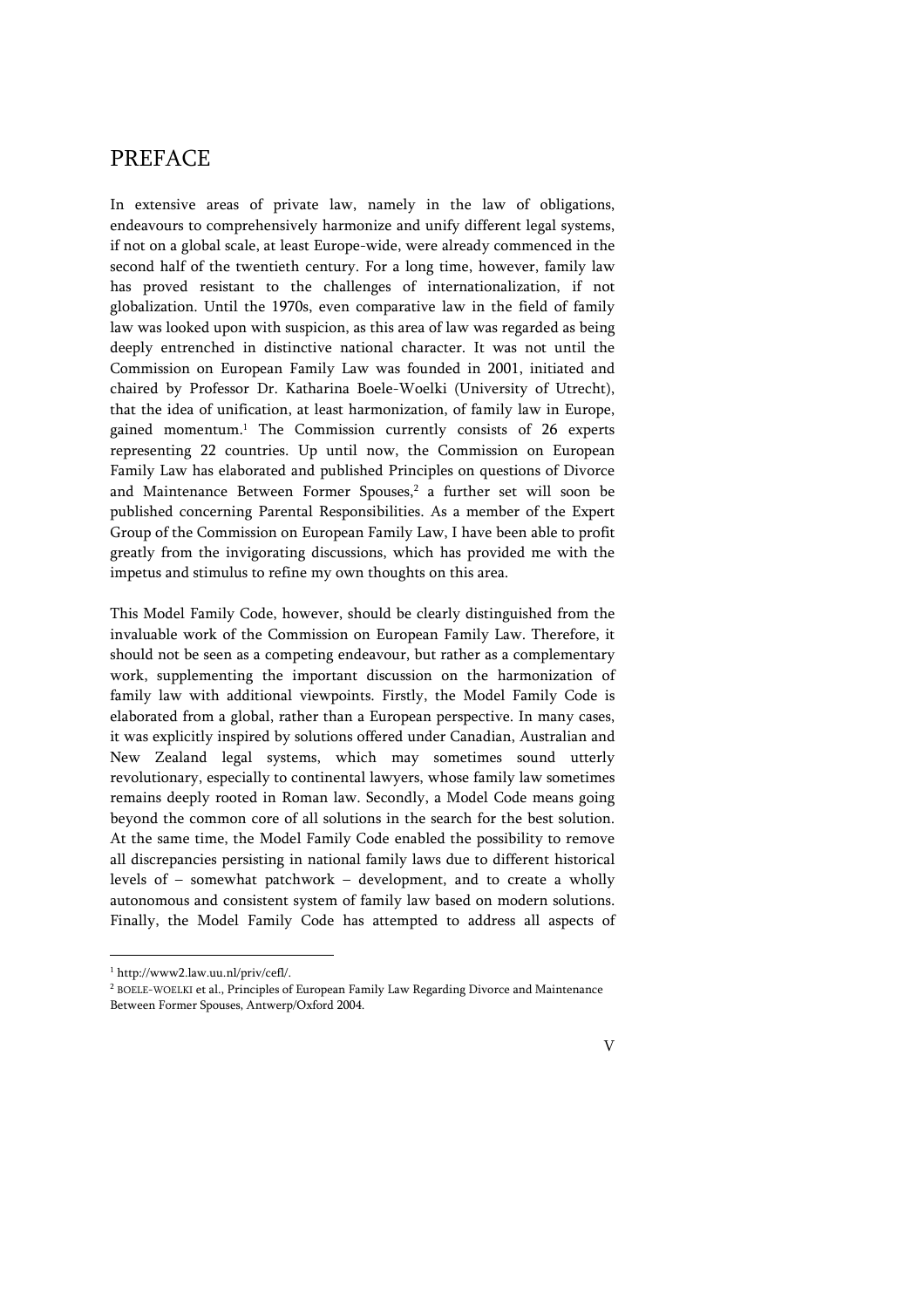#### Preface

Partnerships and of Parents and Children, which constitute the core areas of any family law. Certainly, it is not yet complete; the law of guardianship, including issues of adult protection, as well as family law proceedings and the organization of family courts, have not yet been addressed and shall be dealt with in a later publication.

The Model Family Code offers a mere framework for discussion, a skeleton to be "fleshed out" by national legislators. This enables different family policies and family realities, for example, state family support, availability of public care for children, or employment rates, as well as cultural influences and different value systems, to be incorporated and given appropriate weight. The same holds true for differences in the structures of state administration of justice and bureaucracy. Therefore, the Model Family Code is characterized by general clauses, leaving the details to regulation by national lawmaking entities and the discretion of the courts. The same applies to references in the Model Family Code to the "competent authority"; this is to be replaced as national terminology dictates.

The Model Family Code expressly seeks to utilize new terminology, such as "intentional parentage", "partnership" to refer to any kind of union, "responsabilité parentale", and "post-partnership solidarity" devoid of any connection with spousal support or alimony, thereby consciously departing from the myriad of national legal terms, which are burdened with historical connotations and whose meanings are shaped and influenced by the respective national legal system. This must be kept in mind when reading this Model Family Code, and the trap of associating terms with their understanding under a particular national legal system should be avoided.

The Model Family Code is not footnoted. Firstly, such an endeavour encompassing almost all areas of family law in so many legal systems just would not have been feasible and, secondly, this would not have fitted this form of publication. Instead, we decided to annex a list of statutes and publications from the states that our work on this Model Family Code mostly relied on.

I am greatly indebted to Mariel Dimsey, LL.M., Lawyer (NSW, Australia), whose collaboration enabled me to produce this Model Family Code. She not only thoroughly researched and gathered the legal materials from all over the world, but also formulated this Model Family Code together with me. Her active mind and quick criticism was always a challenge and further helped me to refine my ideas. It was a pleasure working with her and we had lots of fun.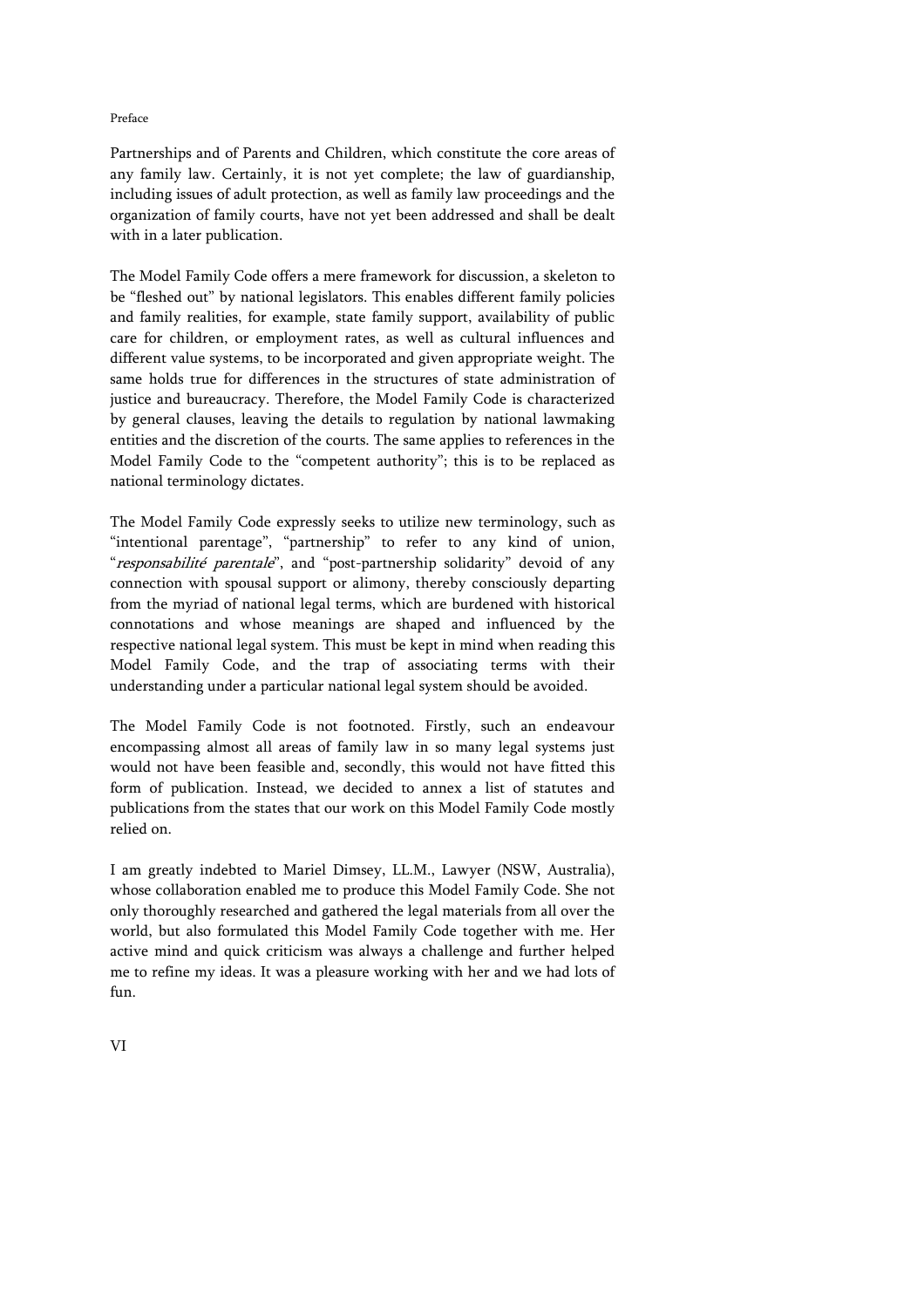Finally, many thanks go to the translators of the black letter rules, Professor Miriam Anderson (Barcelona, Spain) and Caroline Pellerin-Rugliano, Attaché Temporaire d'Enseignement et de Recherche and Julien Rey, Attaché Temporaire d'Enseignement et de Recherche (Lyon, France). They not only translated the black letter rules, but made most valuable comments to the whole work. Last but not least I would like to thank my good friend, Professor Dr. Gerd Brudermüller, for his critical and inspiring discussion of an earlier draft.

Basel, August 2006 Ingeborg Schwenzer

VII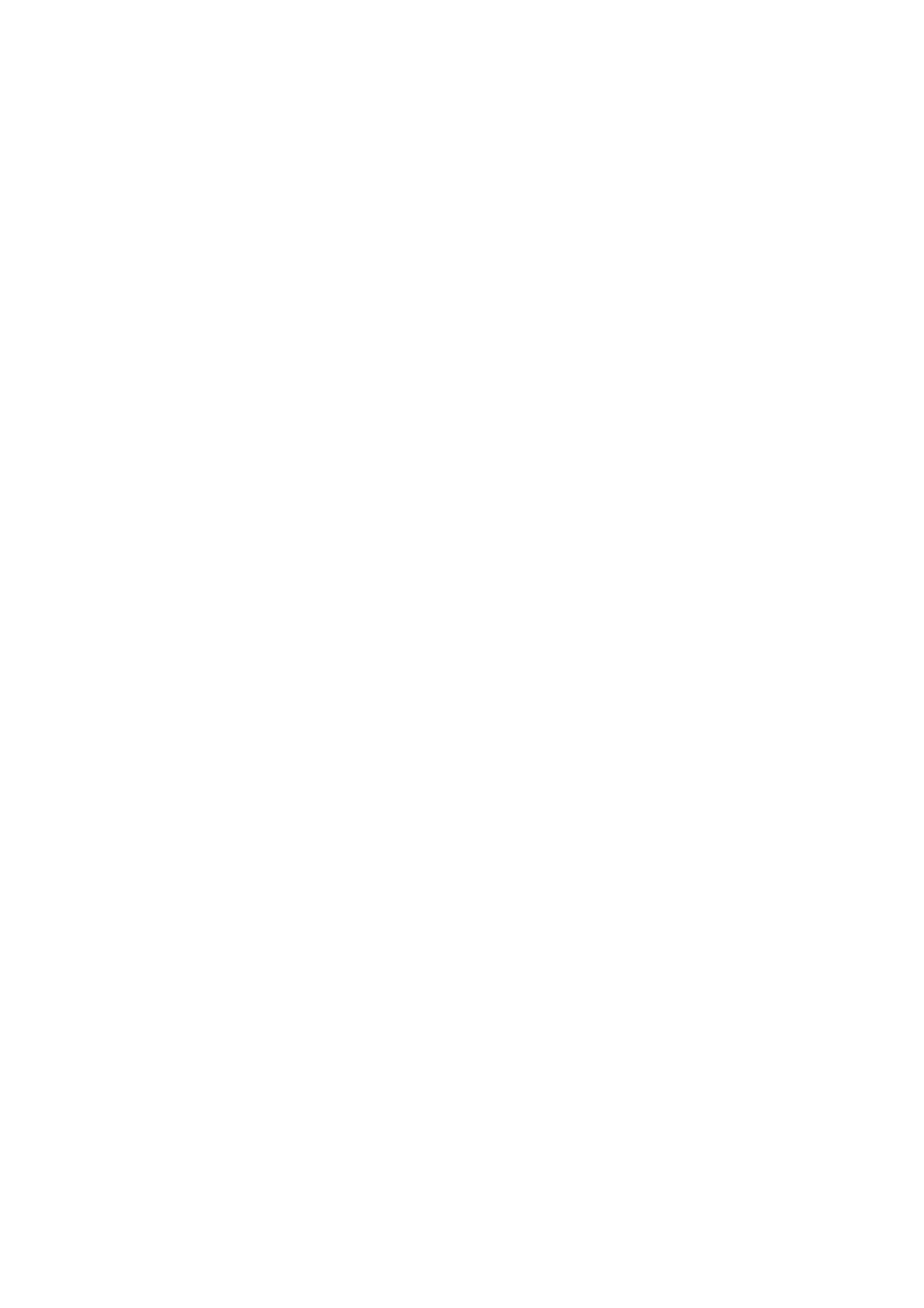# TABLE OF CONTENTS

| Article 1.6 (Prohibited Degrees of Relationship) 17                 |  |
|---------------------------------------------------------------------|--|
|                                                                     |  |
|                                                                     |  |
|                                                                     |  |
|                                                                     |  |
|                                                                     |  |
|                                                                     |  |
|                                                                     |  |
| Article 1.11 (Divorce in Cases of Violation of Impediments          |  |
|                                                                     |  |
|                                                                     |  |
|                                                                     |  |
|                                                                     |  |
| Article 1.14 (Alternative Dispute Resolution)31                     |  |
|                                                                     |  |
| Chapter 1: Financial Contributions in Partnerships33                |  |
|                                                                     |  |
|                                                                     |  |
| Chapter 2: Family Home and Family Chattels37                        |  |
|                                                                     |  |
|                                                                     |  |
| Title 4: Financial Consequences Upon Dissolution of Partnerships 40 |  |
|                                                                     |  |
|                                                                     |  |

IX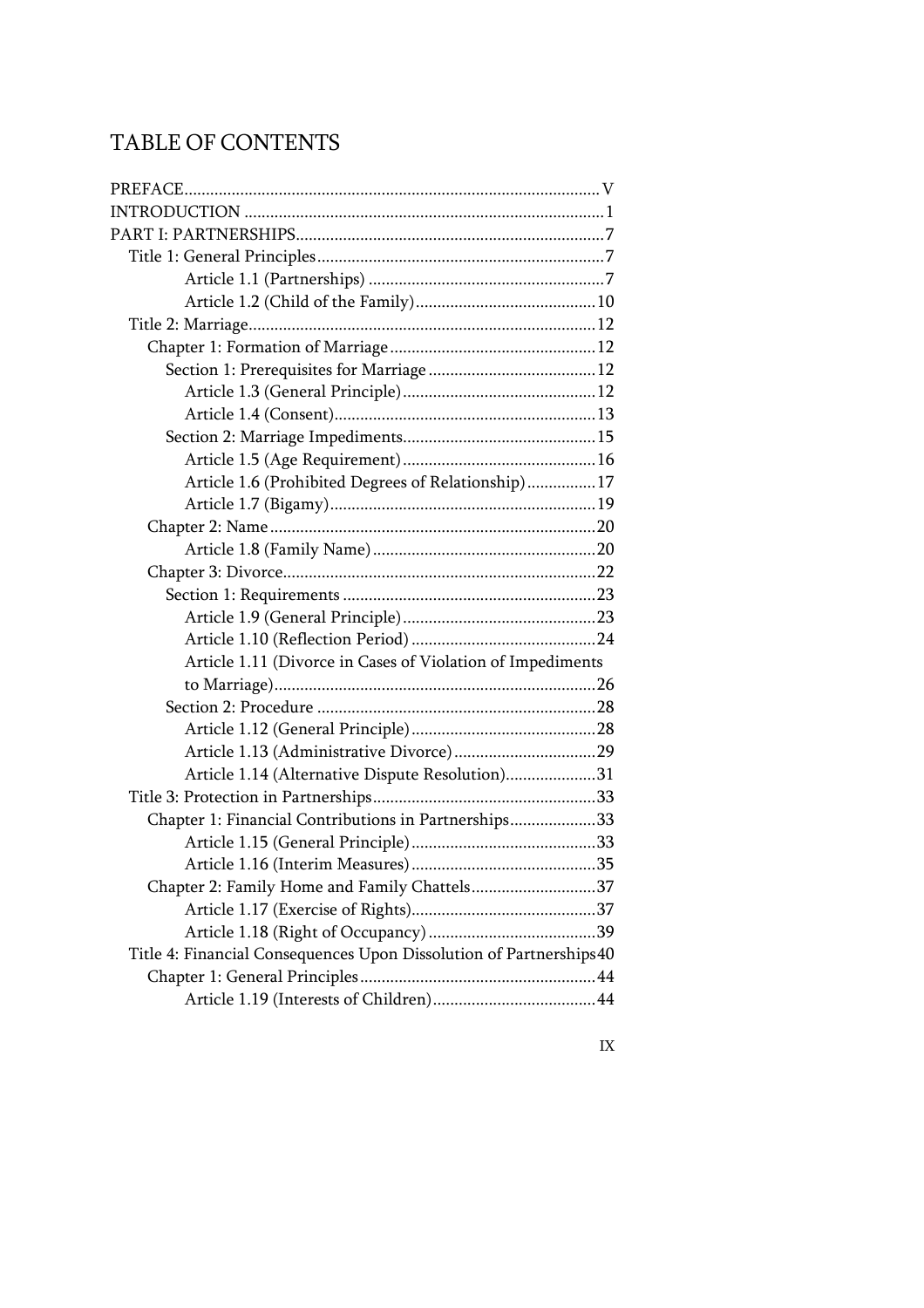| Article 1.20 (Principle of Self-Sufficiency) 45           |  |
|-----------------------------------------------------------|--|
| Chapter 2: Partnership-Related Benefits and Detriments 46 |  |
|                                                           |  |
|                                                           |  |
|                                                           |  |
|                                                           |  |
|                                                           |  |
|                                                           |  |
| Article 1.24 (Maintenance of Standard of Living)51        |  |
| Article 1.25 (Pension Scheme Contributions)53             |  |
|                                                           |  |
|                                                           |  |
| Section 5: Division of Benefits and Detriments57          |  |
|                                                           |  |
|                                                           |  |
|                                                           |  |
|                                                           |  |
|                                                           |  |
|                                                           |  |
|                                                           |  |
|                                                           |  |
|                                                           |  |
|                                                           |  |
|                                                           |  |
|                                                           |  |
| Article 1.35 (Family Home and Family Chattels) 76         |  |
|                                                           |  |
|                                                           |  |
|                                                           |  |
|                                                           |  |
| Article 1.39 (Significance of Agreement)  84              |  |
|                                                           |  |
|                                                           |  |
|                                                           |  |
|                                                           |  |
|                                                           |  |
|                                                           |  |
|                                                           |  |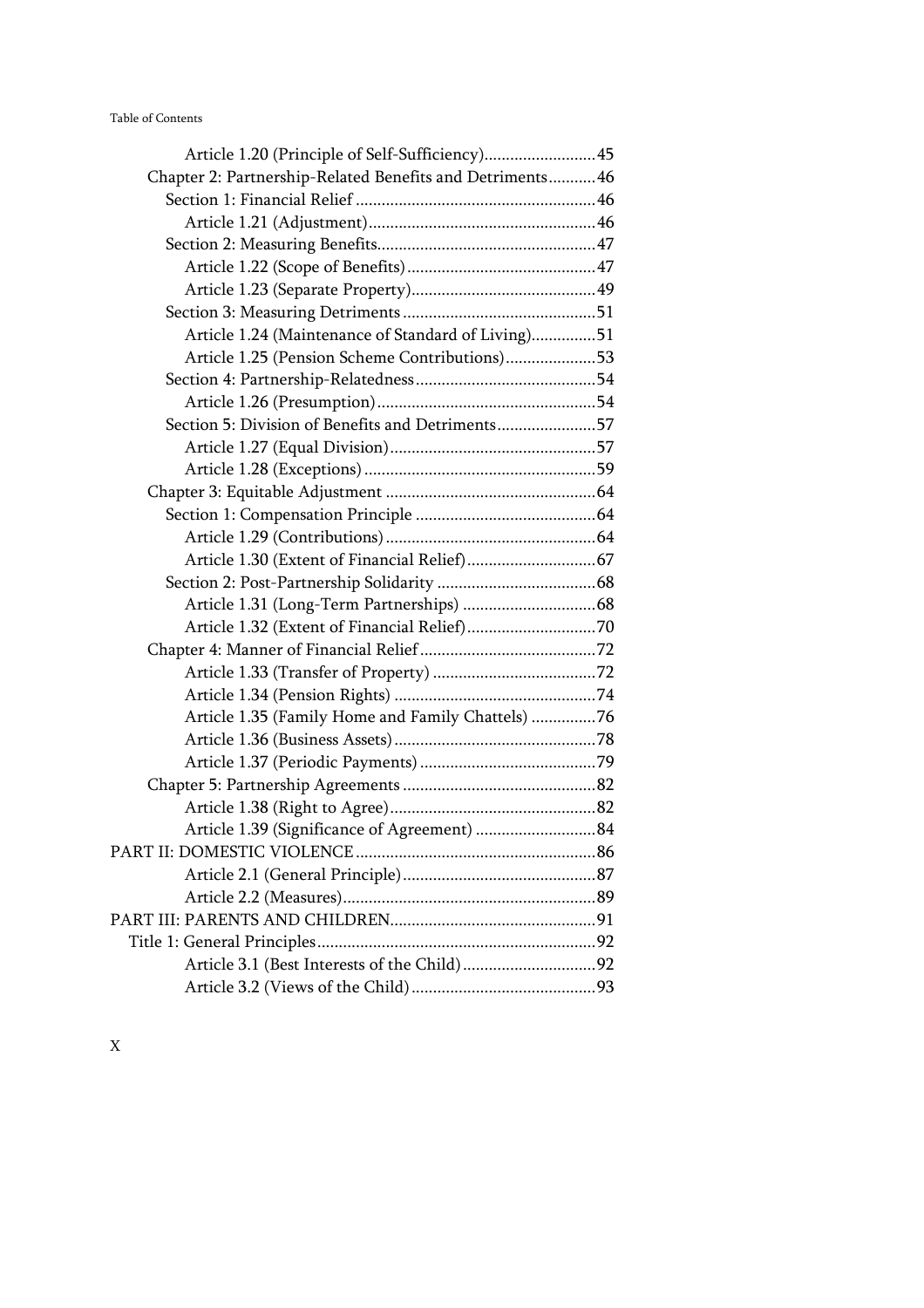| Article 3.3 (Child's Right to be Heard and to Consent)94 |  |
|----------------------------------------------------------|--|
|                                                          |  |
|                                                          |  |
|                                                          |  |
|                                                          |  |
|                                                          |  |
|                                                          |  |
| Article 3.7 (Challenge by the Child) 103                 |  |
| Article 3.8 (Challenge by Genetic Parent)  105           |  |
| Article 3.9 (Challenge by Birth Mother or Other Legal    |  |
|                                                          |  |
|                                                          |  |
| Article 3.10 (Parentage by Adjudication) 111             |  |
|                                                          |  |
|                                                          |  |
|                                                          |  |
| Article 3.12 (Age and Age Difference) 116                |  |
| Article 3.13 (Consent of Legal Parents and Holders of    |  |
|                                                          |  |
|                                                          |  |
|                                                          |  |
|                                                          |  |
| Article 3.16 (Parentage by Adoption) 122                 |  |
| Article 3.17 (Child's Right to Know Origins) 124         |  |
|                                                          |  |
| Article 3.18 (Child's Right to Revocation)  125          |  |
| Article 3.19 (Consequences of Revocation) 127            |  |
|                                                          |  |
|                                                          |  |
|                                                          |  |
| Article 3.22 (Addition of Other Name)  132               |  |
| Article 3.23 (Child's Right to Change Name) 134          |  |
|                                                          |  |
|                                                          |  |
|                                                          |  |
| Article 3.25 (Autonomy of the Child)  138                |  |
|                                                          |  |
|                                                          |  |

XI